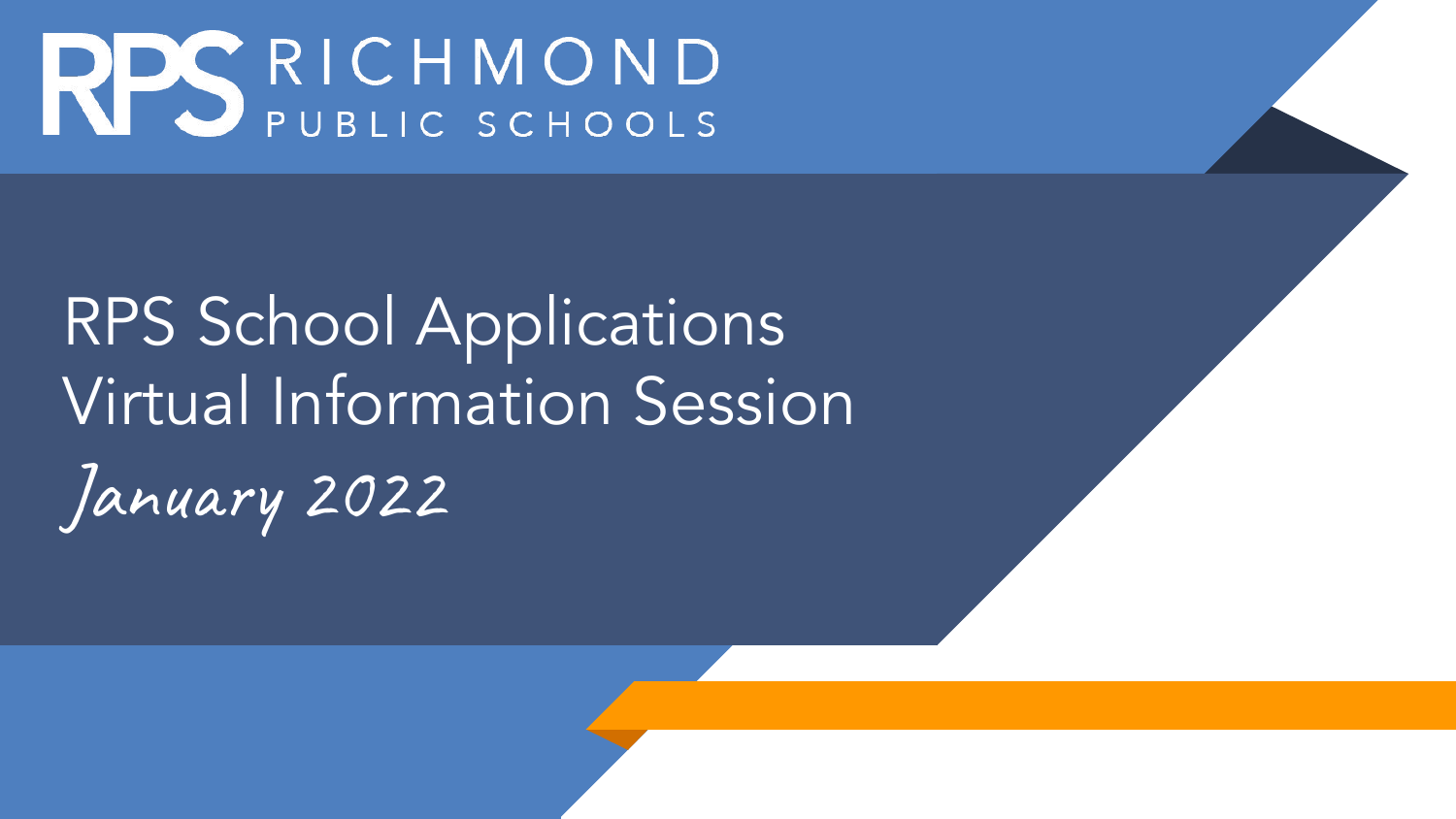

Before we get started, we want to introduce ourselves!



**Luke Hostetter** Director, Strategic Planning



**Andrew Bishop** Manager, Data and System Administration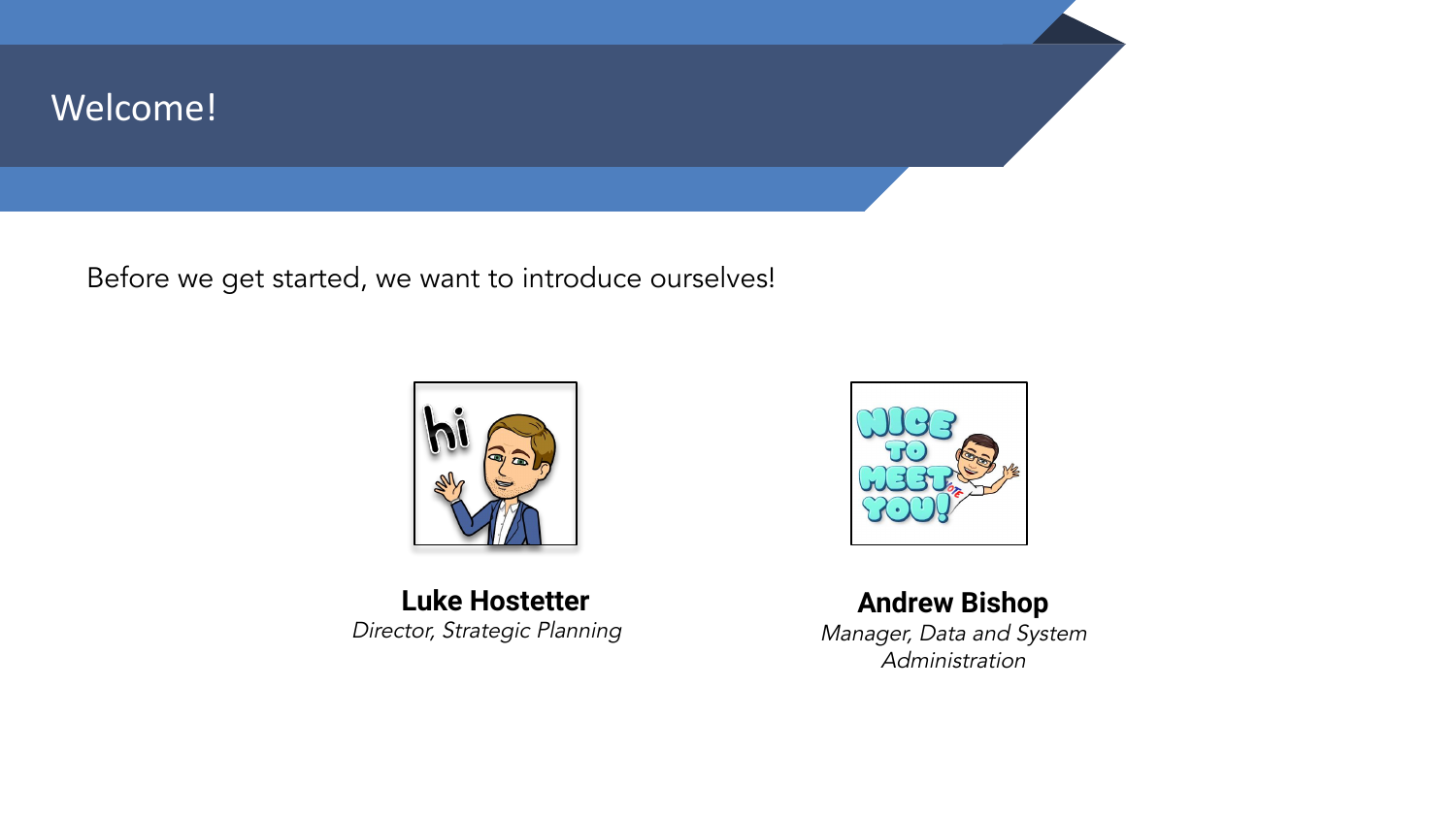

During this information session we'll cover the following topics:

- 1. General information and calendar for school applications (open enrollment, specialty schools, and regional governor's schools)
- 2. Demonstration of how to submit an application online
- 3. Explanation of new resources available for families
- 4. Question and answer session

If you have a question during the presentation, please submit it using the chat or email it to [enrollrps@rvaschools.net](mailto:enrollrps@rvaschools.net).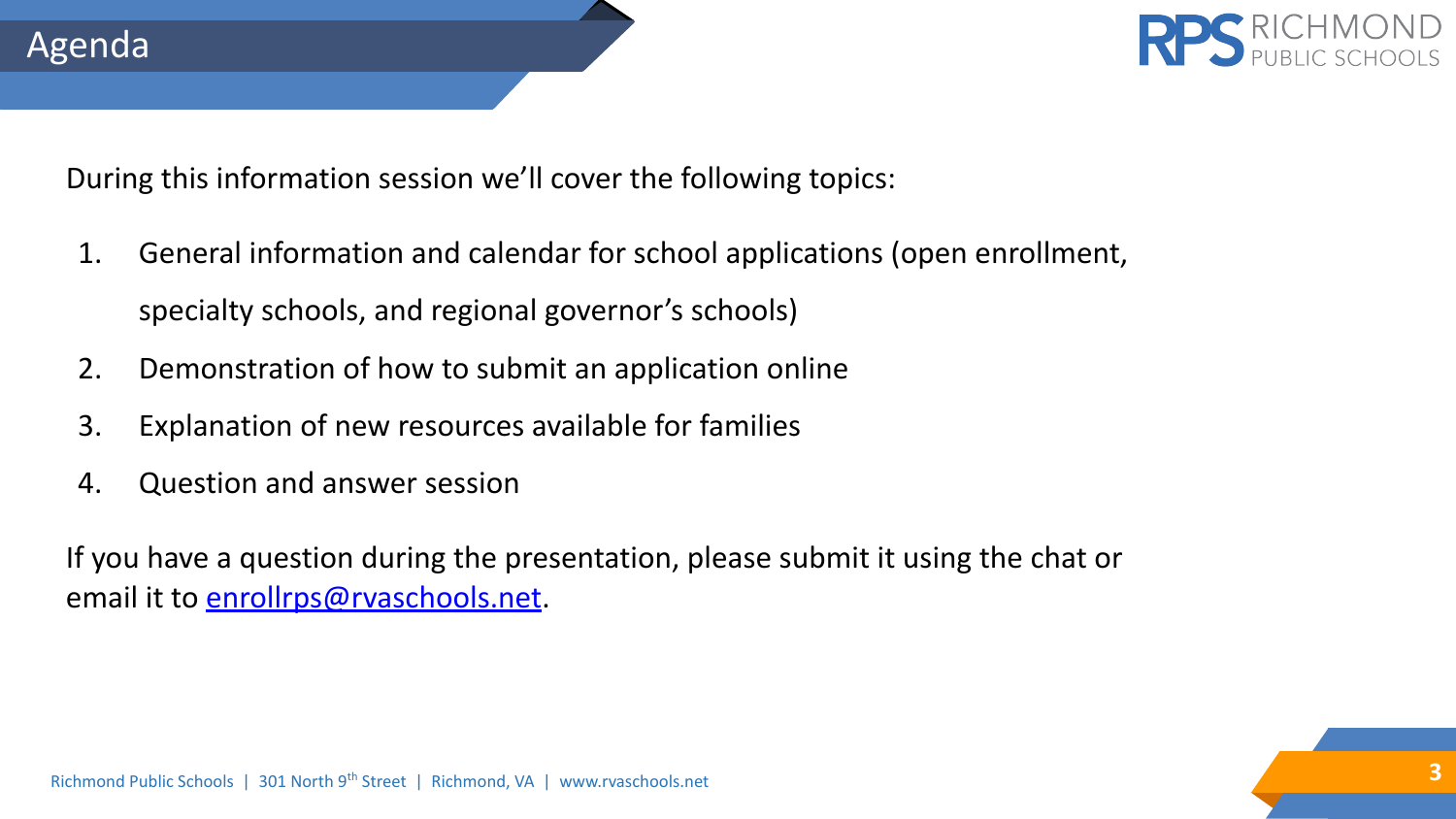

#### RPS conducts an annual cycle of school applications for distinct school types

#### **Applications are open for:**

- **Open Enrollment** Any RPS school that does not have an application process for admission can be accessed by out-of-zone students through a random open enrollment lottery. Seats vary year to year based on enrollment projections compared against staffing and building capacity.
- **● Charter**  Patrick Henry School of Science and Arts is a charter school for grades K through 5. Eligible students may apply in a addition to their three open enrollment choices.
- **CodeRVA** CodeRVA applications are handled separately by CodeRVA and are still open on their own site until Friday, February 18, **11:59PM.**

#### **Applications are closed for:**

- **Specialty Schools** RPS secondary schools that require an application process for admission. For the SY 2022-2023 application cycle, these schools include Franklin Military Academy (grades 6-8 and 9-12), Open High School (grades 9-12), Richmond Community High School (grades 9-12), Thomas Jefferson High School International Baccalaureate Diploma Program (grades 11-12), and the Governor's CTE Academy for STEM at RTC (Engineering and Health Sciences).
- **Regional Governor's School** While each regional governor's school application processes are managed by an overarching body, RPS supports the application process for Richmond City residents applying to Maggie Walker and Appomattox.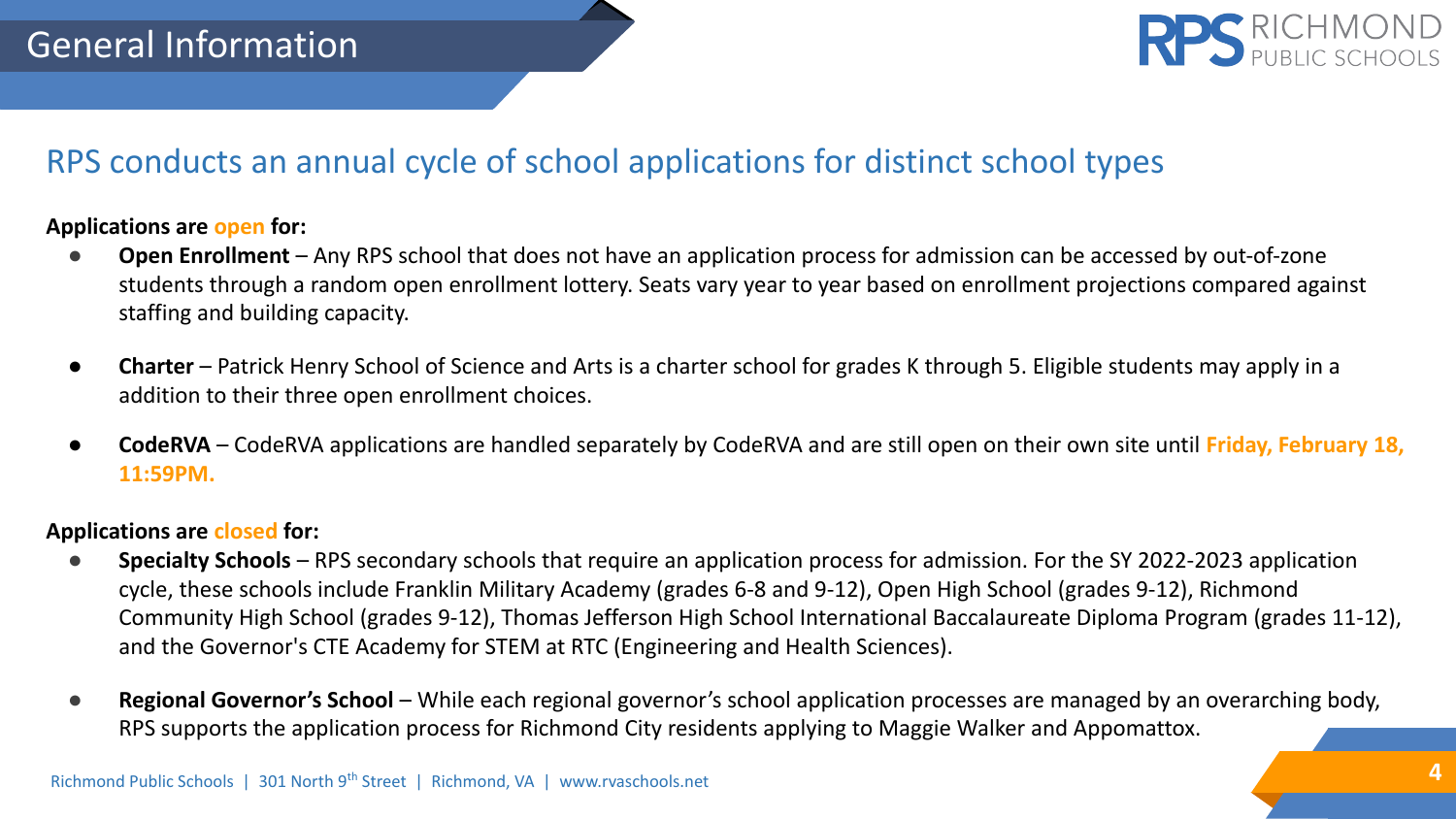

## Applications are open to the following programs for rising elementary students (kindergarten through 5th grade)

- All RPS elementary schools offer open enrollment at all grade levels
- Patrick Henry School of Science and Arts

*Rising kindergarten and elementary students may apply to up to three schools via open enrollment, with Patrick Henry as an additional fourth option.*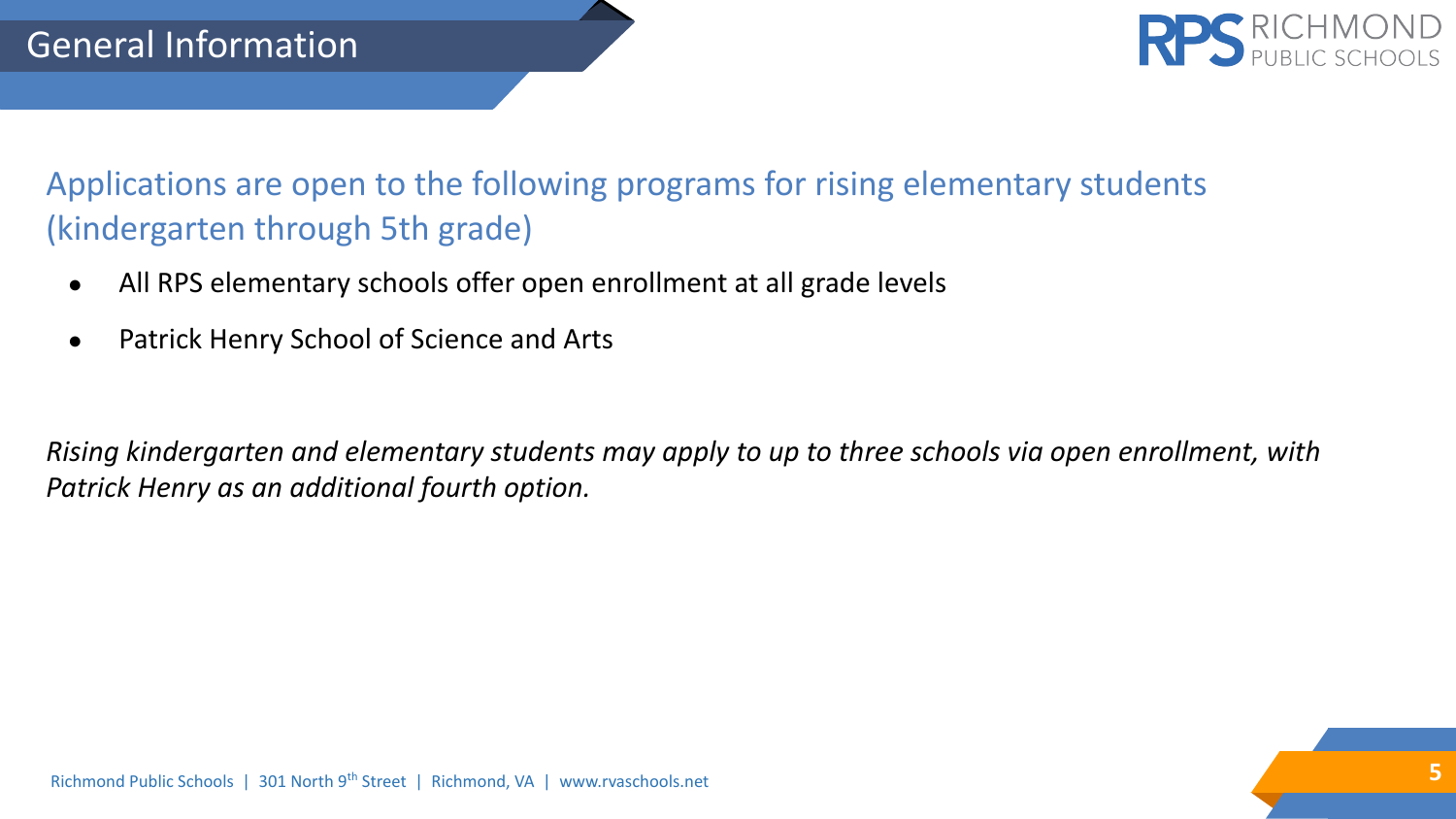

Applications are open to the following programs for rising middle school students (rising 6th, 7th, and 8th graders)

- Henderson and MLK Middle STEM Academies (Open Enrollment)
- Open enrollment at Albert Hill, Binford, and Boushall Middle
	- Please note that we are **not** offering open enrollment at River City Middle this year
- Lucille Brown Middle International Baccalaureate Middle Years Programme (Open Enrollment 6th grade)

*Rising middle school students may apply to up to three schools via open enrollment.*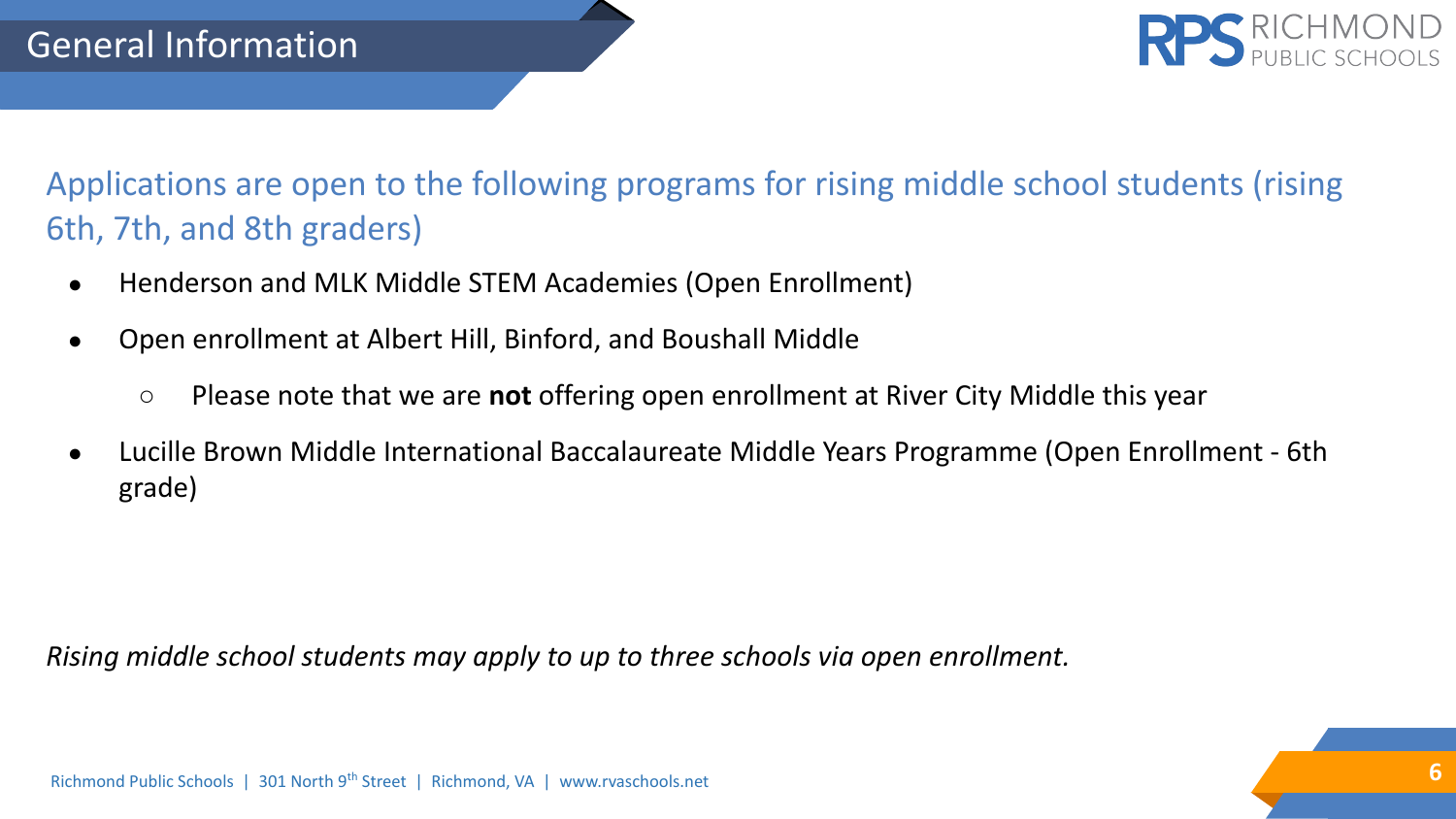

#### Applications are open to the following programs for rising 9th graders

- Open enrollment at Armstrong, Huguenot, John Marshall, George Wythe
- Thomas Jefferson International Baccalaureate Middle Years Programme (Open Enrollment)
- CodeRVA Regional High School (separate application portal and deadline)

*Rising 9th graders may apply to up to three schools via open enrollment.*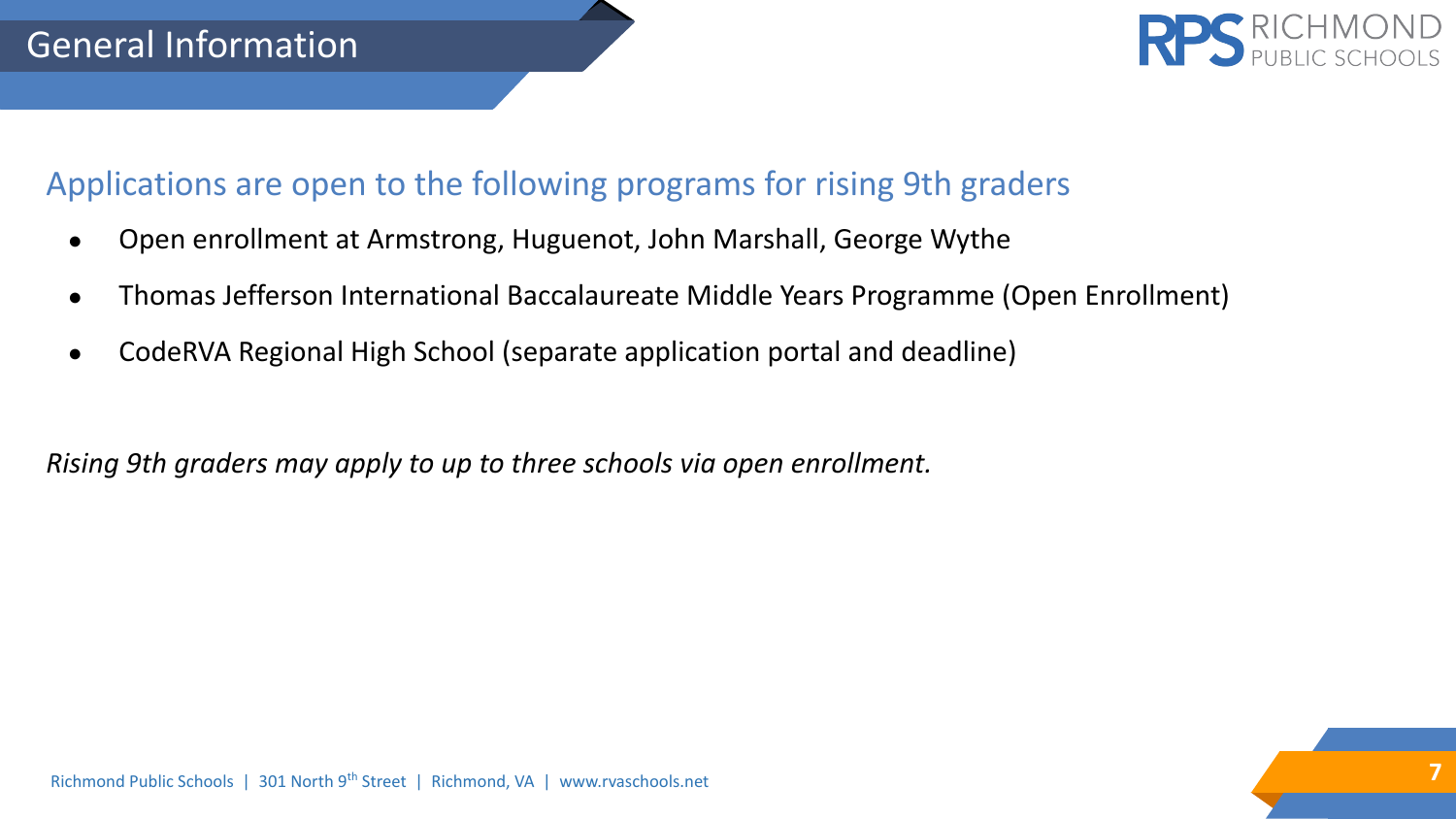

#### Applications are open to the following programs for rising 10th through 12th graders

- Open enrollment at Armstrong, Huguenot, John Marshall, George Wythe (All grades)
- Thomas Jefferson International Baccalaureate Middle Years Programme (Open Enrollment 10th grade)

*Current high school students may apply to up to three schools via open enrollment.*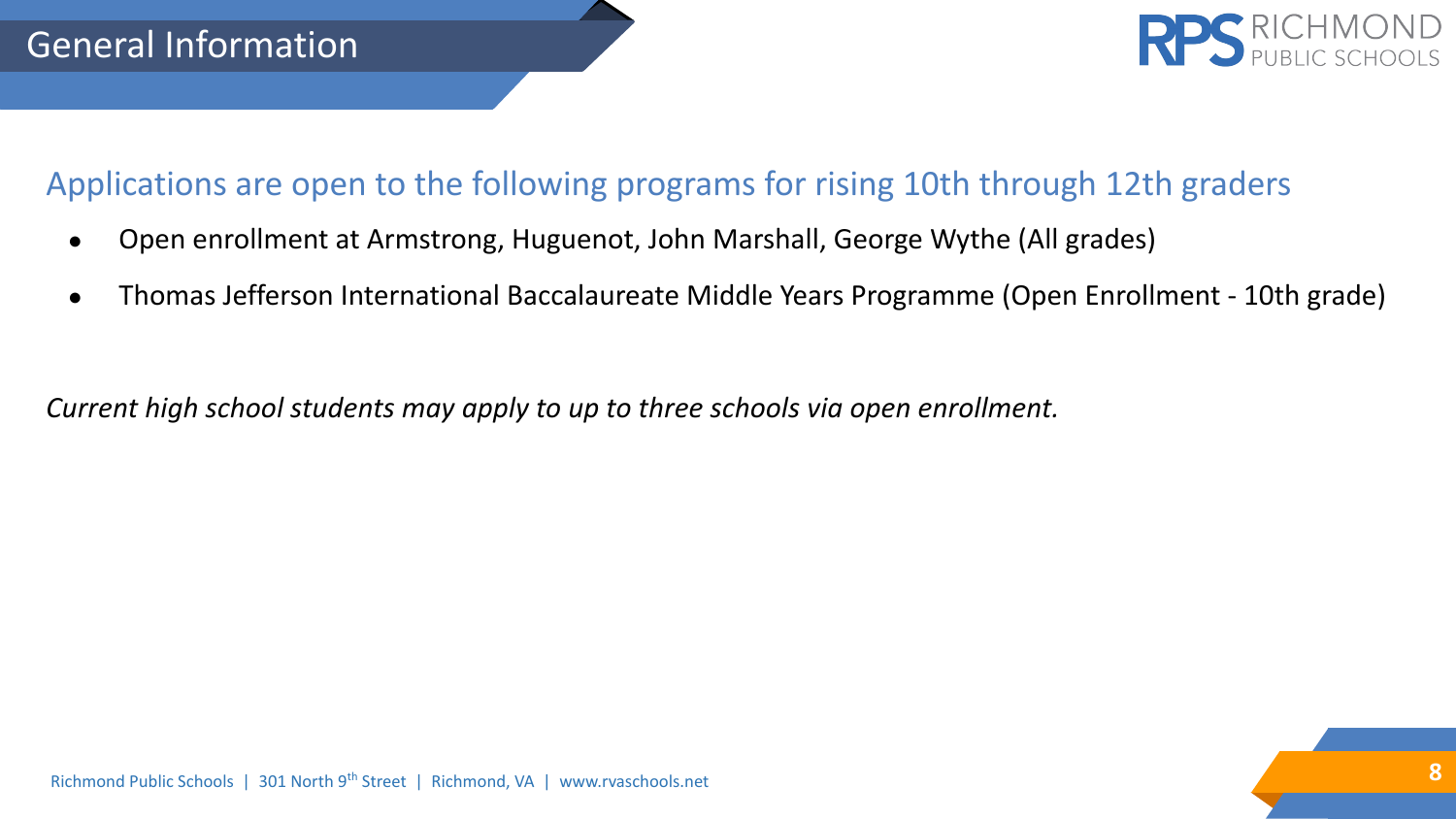

### Keep in mind the following...

- The application window for all school applications opened on **Thursday, October 14th, 2021**. Applications must be submitted via Enroll RPS (www.attendryaschools.com).
- The deadline for open enrollment applications is **Tuesday, February 1st, 2022 at 4:30 PM**. (Please note the deadline for specialty and governor's schools has already passed.)
- Students may apply to up to three open enrollment schools, Patrick Henry School of Science and Arts (if eligible).
- Applications must be submitted online via Enroll RPS. Paper applications will not be accepted.
- Placement decisions for all schools, along with any associated next steps, will be shared on **Friday, March 11, 2022.**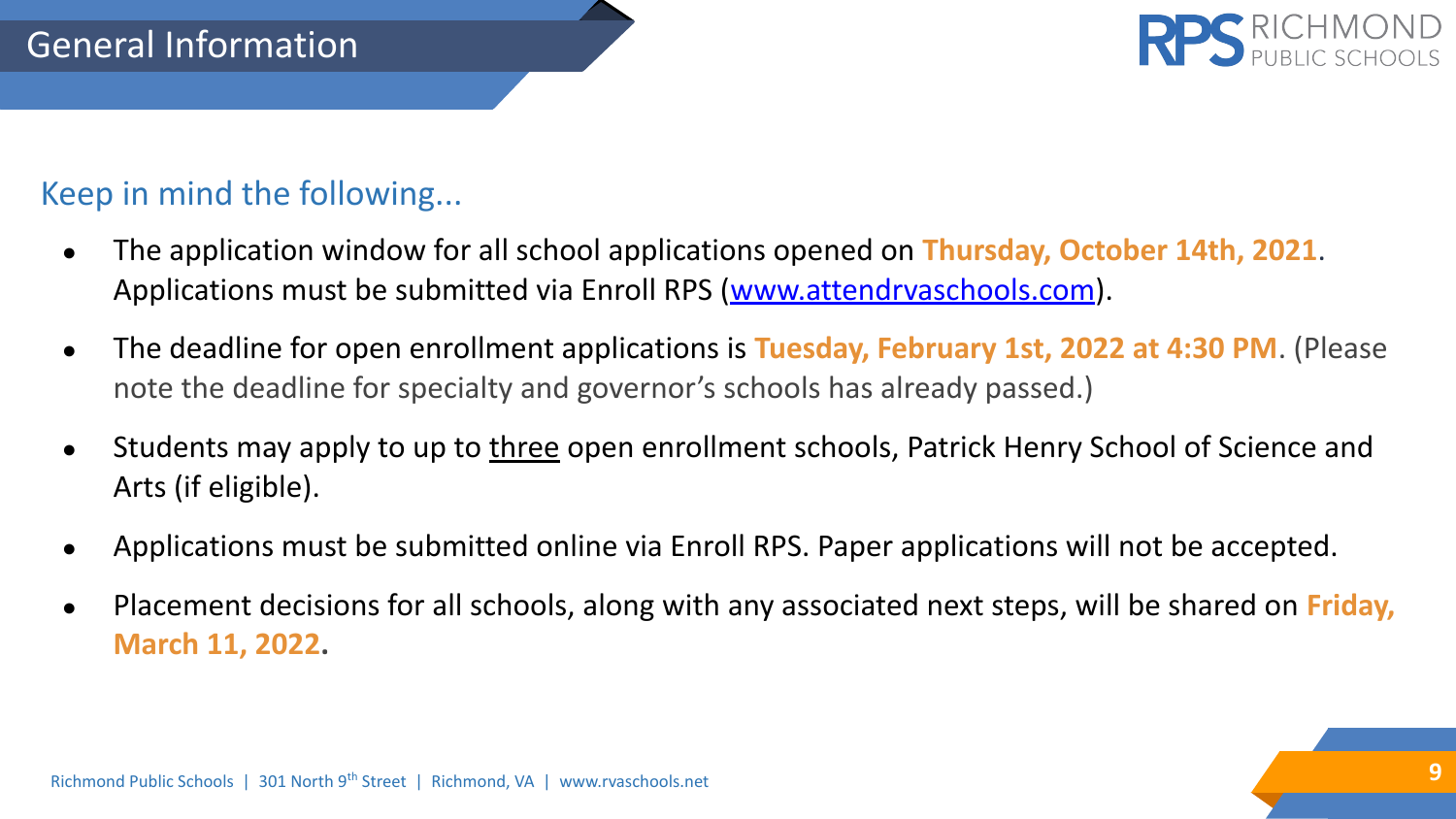

### The Enroll RPS portal

- ✓ ...is a secure way to complete all school applications in one place, and allows you to save your progress on application(s) and return to it later.
- ...is also RPS's enrollment platform, ensuring a streamlined enrollment process for all new students from application to the first day of school.
- ... is the same platform we used for enrollment this year and school applications last year.
- ...is a product of Smart Choice Technologies, a leading online school admissions system, that served over 4.7 million students across 6,700 schools in 26 states last year.

#### **www.attendrvaschools.com**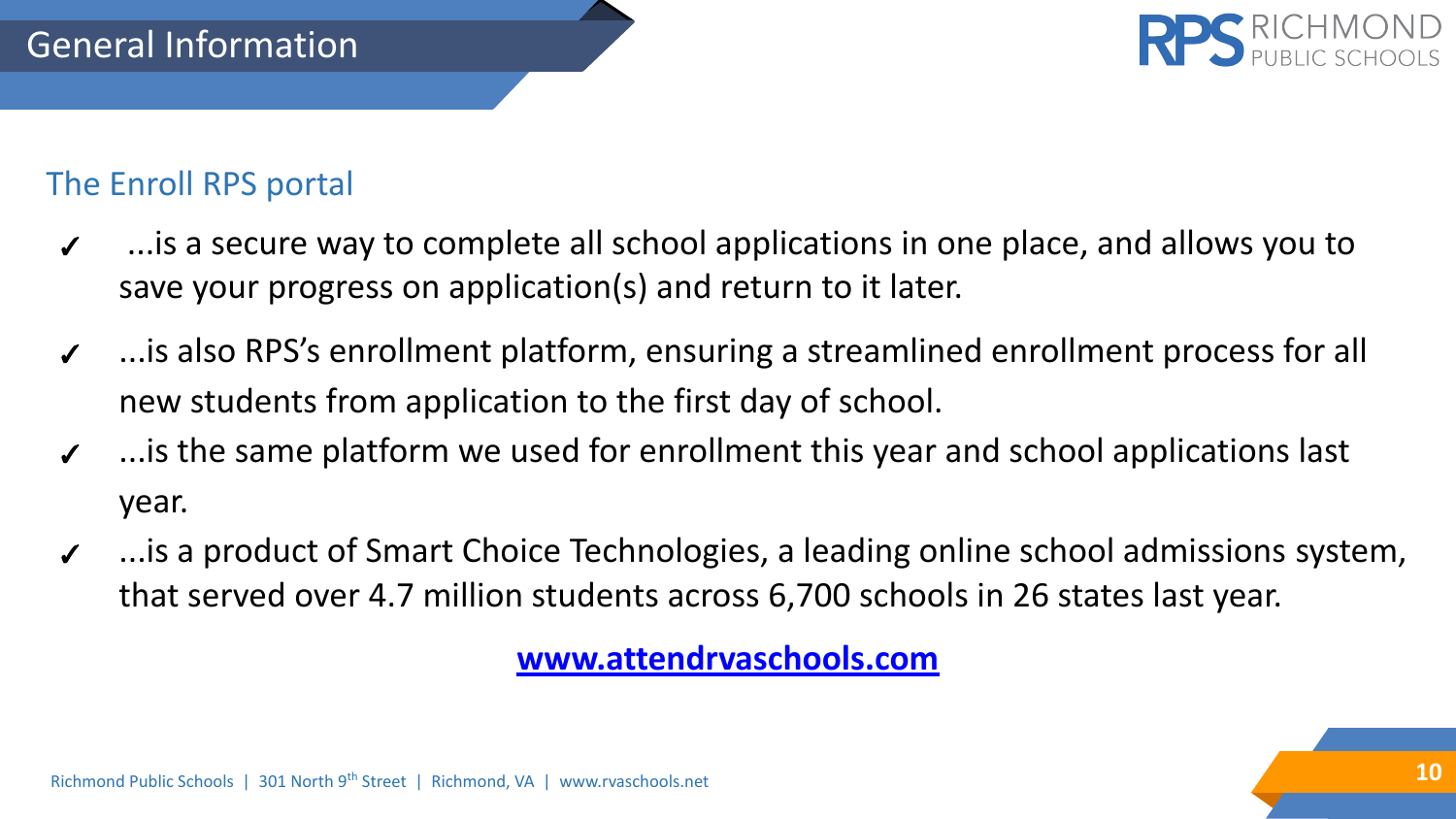

All resources related to open enrollment can be found at [rvaschools.net/enroll.](http://rvaschools.net/enroll)

We want to spotlight these resources:

- Technical Resource Slides
- FAQs for each school type (Open Enrollment, Specialty, Governor's School)
- Recordings of trainings, additional info sessions, and short how-to videos
- Virtual School Fair